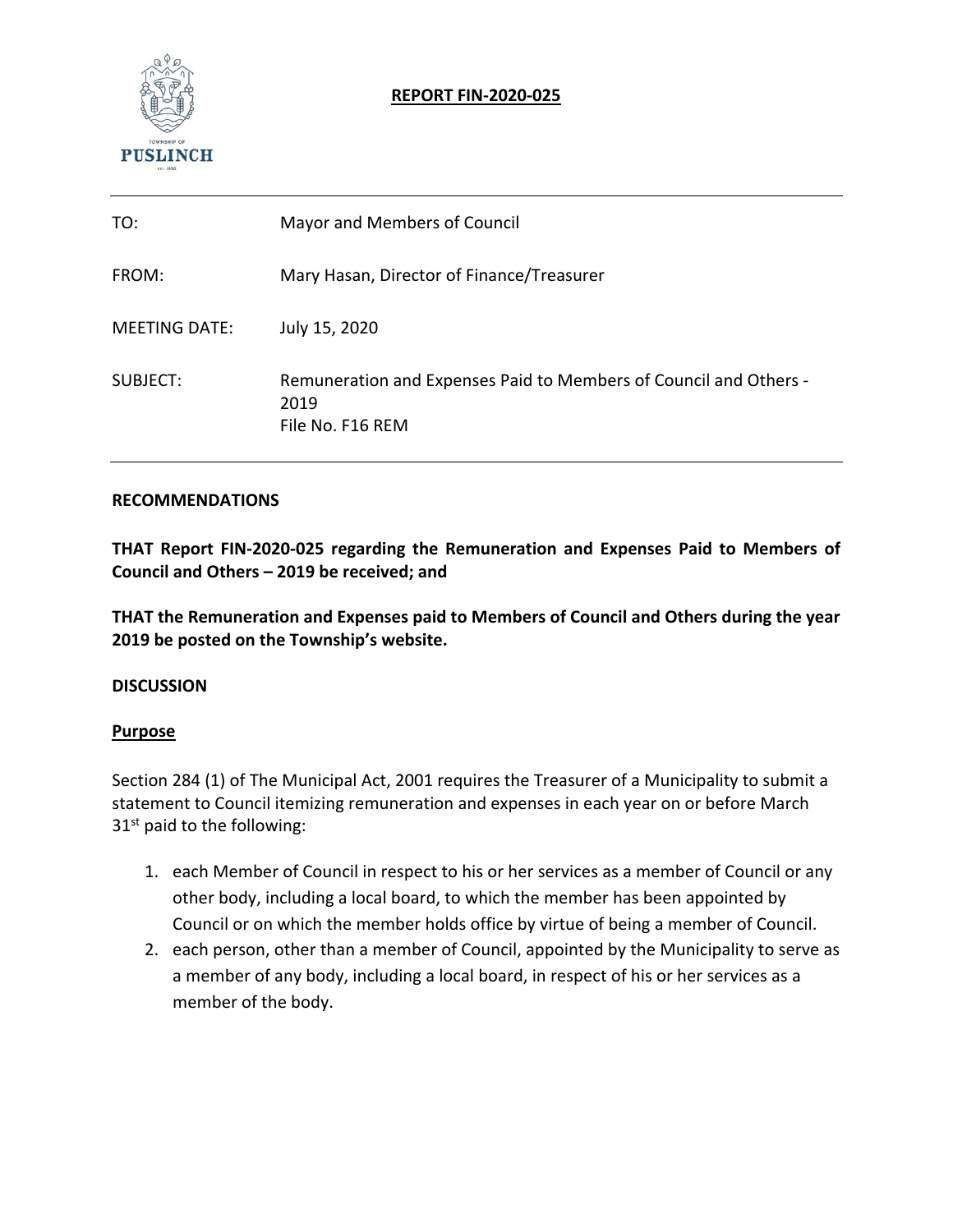## **Background**

The authority to pay Council and Committee members remuneration or per diems, including benefits (if applicable) and reimbursement of business expenses for the 2019 fiscal year is found in By‐law No. 012‐2018.

The Township provides reasonable remuneration or per diems to members of Council and Committee appointees.

The Township also provides expense reimbursement to Members of Council and Committee members for reasonable and permitted expenses incurred while carrying out their respective roles and responsibilities.

Members of local boards who are appointed by the Township also receive payments from the local boards. These payments must be reported per Section 284 (1) of the Municipal Act, 2001.

Schedule A lists the total Remuneration and Expenses paid out to Members of Council and Others During the Year 2019 in accordance with Section 284 (1) of the Municipal Act, 2001.

### **Financial Implications**

Funds are provided in the Council Operating Budget for Council's remuneration and reimbursement for reasonable and permitted expenses. Funds are also provided in the Committee cost centres for remuneration and expenses paid to Committee members. These are budgeted annually through the Operating Budget process.

The expenses shown in Schedule A include both mileage and allowable business expenses per the Township's policies.

### **Applicable Legislation and Requirements**

Section 284(1), Municipal Act, 2001

### **Attachments**

Schedule A – Remuneration and Expenses Paid to Members of Council and Others During the Year 2019.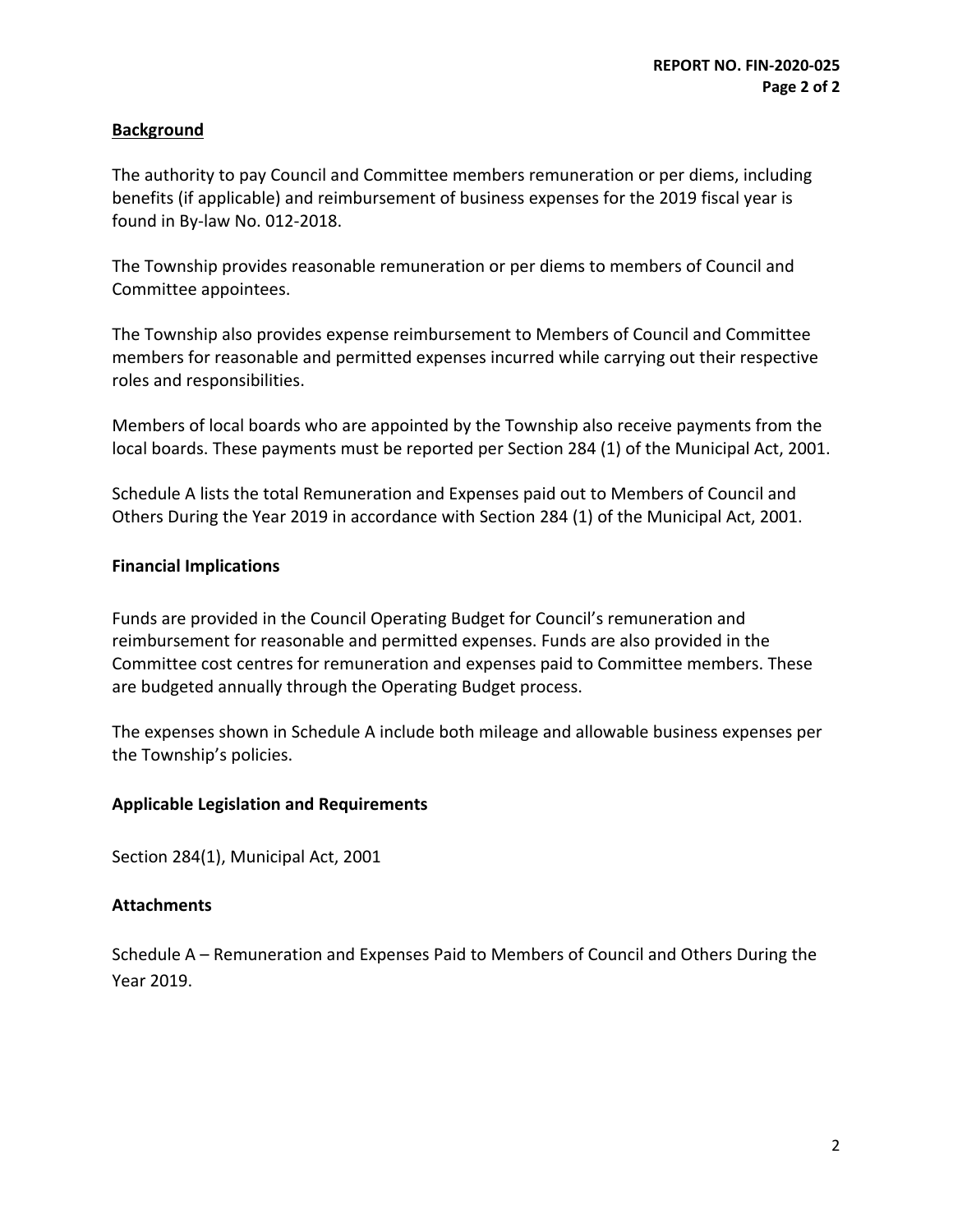# **Township of Puslinch Remuneration and Expenses Paid to Members of Council and Others During 2019**

|                             |                |              | Sub-Total     | Sub-Total           |                    |
|-----------------------------|----------------|--------------|---------------|---------------------|--------------------|
| <b>Member of</b><br>Council | Remuneration * | Benefits **  | Remuneration  | <b>Expenditures</b> | <b>Grand Total</b> |
|                             |                | \$           |               | Ş                   | S                  |
| James Seeley,               | 26,770         | 1,710        | 28,481        |                     | 28,481             |
| Mayor                       |                |              |               |                     |                    |
| Matthew Bulmer,             | 18,045         | 6,853        | 24,898        | 1,779               | 26,677             |
| Councillor                  |                |              |               |                     |                    |
| Jessica Goyda,              | 18,045         | 6,853        | 24,898        | 1,553               | 26,451             |
| Councillor                  |                |              |               |                     |                    |
| Ken Roth, Former            | 14,812         | 5,088        | 19,900        |                     | 19,900             |
| Councillor                  |                |              |               |                     |                    |
| John Sepulis,               | 18,045         | 6,853        | 24,898        | 112                 | 25,010             |
| Councillor                  |                |              |               |                     |                    |
| Totals                      | \$<br>95,717   | \$<br>27,358 | \$<br>123,075 | \$<br>3,443         | \$<br>126,518      |

Effective January 1, 2019, the one‐third tax free allowance is eliminated in accordance with the Federal Budget.

\*\* Benefits include employer portion of Extended Health Care, Hospital Semi‐Private, Dental, Drug, Vision Care, and Out of Province Coverage, Employer's Health Tax (EHT) and Canada Pension Plan (CPP) if applicable. Employment Insurance (EI) is exempt.